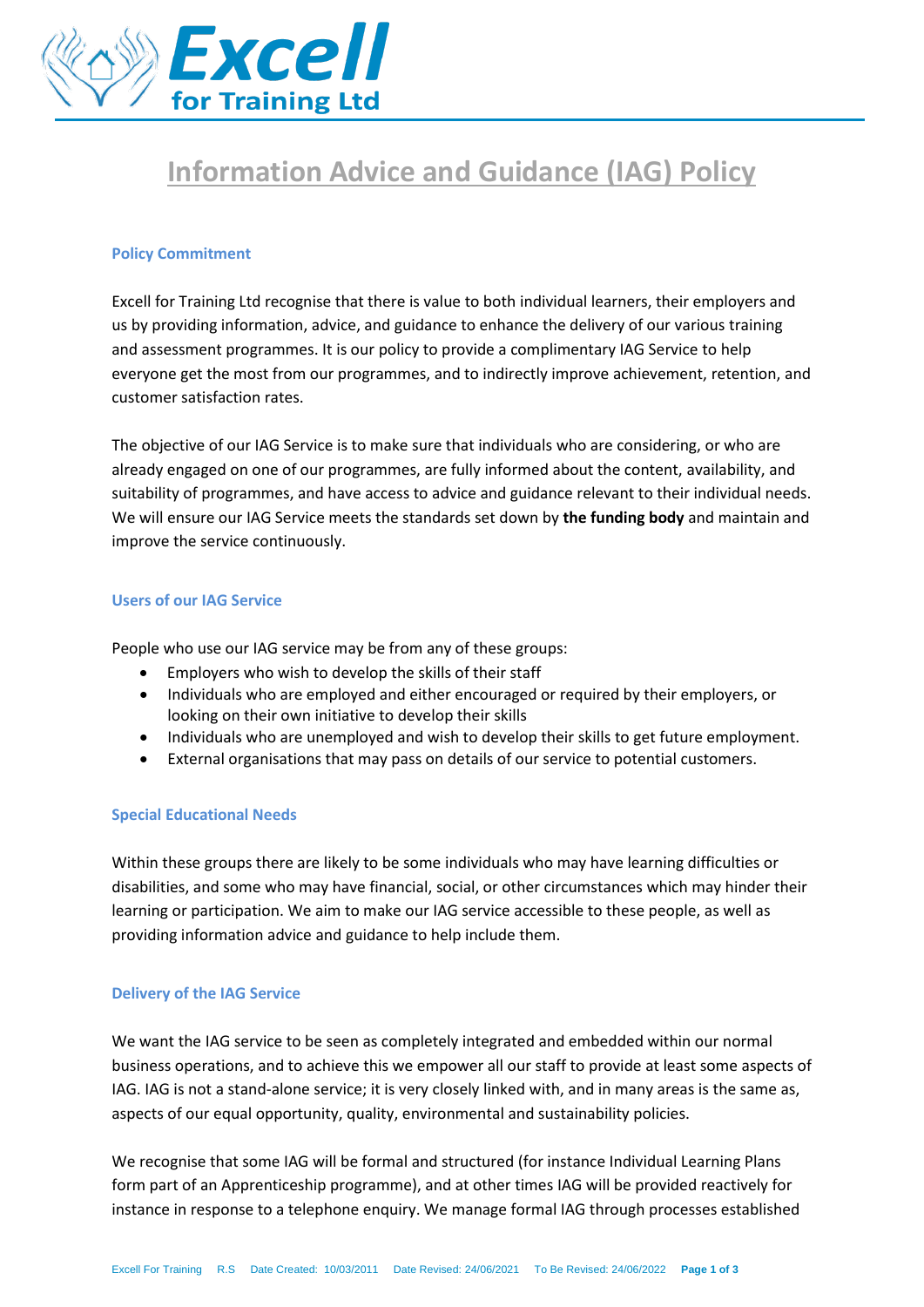

for delivery of our core programmes, and responsive IAG is planned and guided by the companies' procedures

#### **Arrangements for the IAG Service**

The key arrangements in place to ensure a consistent, coherent, and comprehensive IAG service are:

#### **People are aware of the service and how to engage with it.**

We make sure that our promotional material including Course Information Sheets, website, Joining Instructions, and advertisements raise awareness among potential users and customers that IAG is available, and appropriate access points are promoted.

# **People's use of the service is defined and understood.**

We make sure that all our staff understand the extent of the service we offer, and provide them with appropriate training, course-specific documentation, and reference information. We make clear who should provide IAG to users, and to whom they should refer if the requirement goes beyond their own remit.

# **People are provided with access to information and support in using it.**

We make IAG accessible through a range of media, including: Telephone enquiries. Face to face meetings. Social media including Facebook, LinkedIn and YouTube. Printed Information such as leaflets and Information Sheets. Online media including downloadable content on our website. Online information and courses on OneFile. Email or letters. Face to face or verbal support to help people interpret or understand information or advice.

#### **People are supported in exploring options and making choices.**

We make available an assessor or tutor with expertise in the subject matter to guide people and advise them in making choices on a one-to-one basis.

#### **Service delivery is planned and maintained**

Managers are guided by the 4 **matrix** elements and the 8 **Gatsby Benchmark** elements when planning IAG services and consult and involve relevant staff in all areas of the business. Delivery of IAG which falls outside of core operational processes is specifically documented, and whenever new services, courses or methods of delivery are introduced, we consider how this may affect IAG.